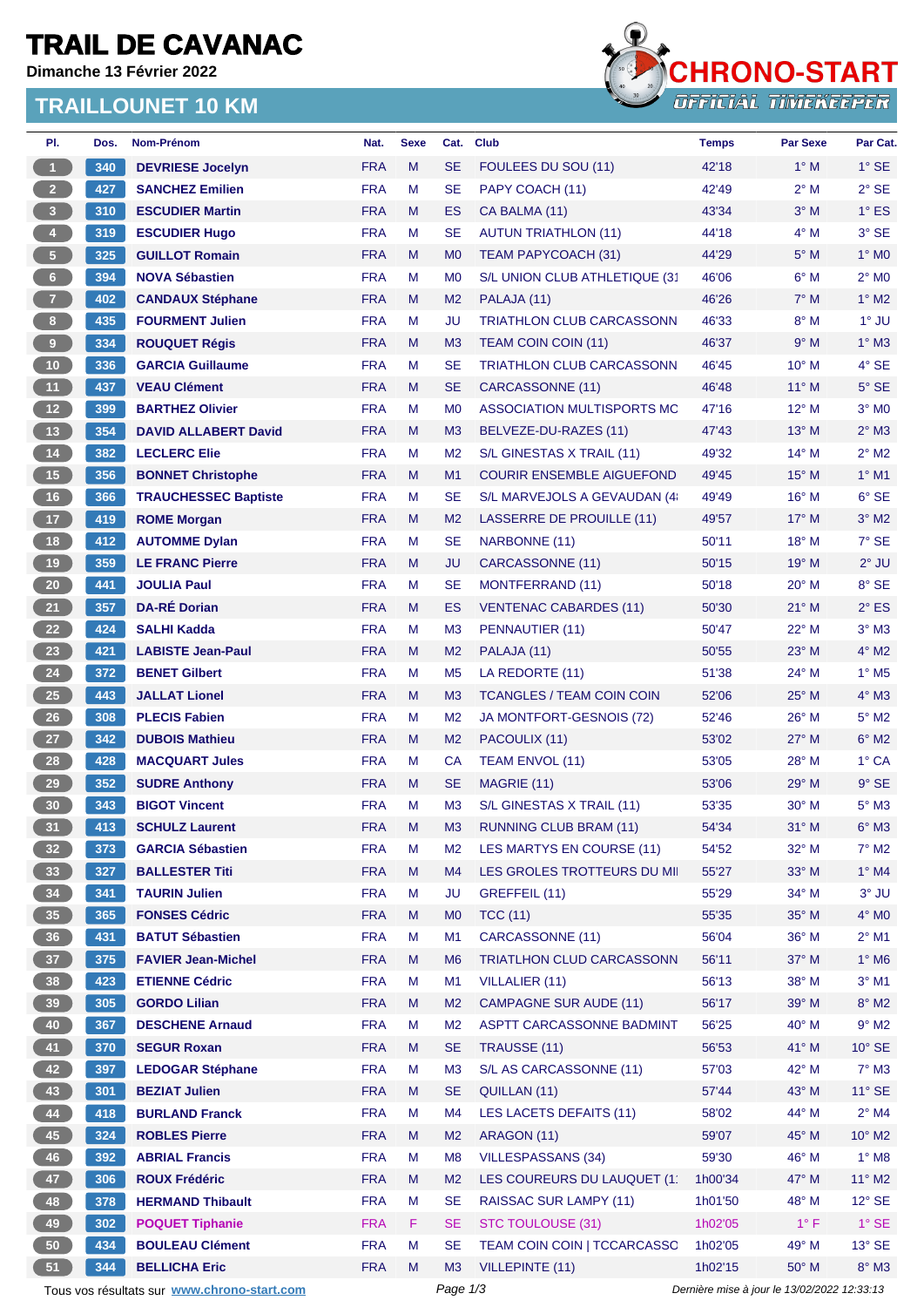# **TRAIL DE CAVANAC**

**Dimanche 13 Février 2022**

### **TRAILLOUNET 10 KM**



| PI.   | Dos. | <b>Nom-Prénom</b>                           | Nat.       | <b>Sexe</b> | Cat.           | <b>Club</b>                        | <b>Temps</b> | <b>Par Sexe</b>                             | Par Cat.                   |
|-------|------|---------------------------------------------|------------|-------------|----------------|------------------------------------|--------------|---------------------------------------------|----------------------------|
| 52    | 446  | <b>OUBALKASSAM Hayat</b>                    | <b>FRA</b> | F           | <b>SE</b>      | <b>SAINT HILAIRE (11)</b>          | 1h02'41      | $2^{\circ}$ F                               | $2^{\circ}$ SE             |
| 53    | 328  | <b>BOUILLON Gilles</b>                      | <b>FRA</b> | М           | M <sub>3</sub> | ESCALES (11)                       | 1h03'03      | $51^\circ$ M                                | $9°$ M3                    |
| 54    | 368  | <b>GASPAR Didier</b>                        | <b>FRA</b> | M           | M4             | S/L GINESTAS X TRAIL (11)          | 1h04'02      | $52^{\circ}$ M                              | $3^\circ$ M4               |
| 55    | 381  | <b>JUNCKER Antoine</b>                      | <b>FRA</b> | М           | M <sub>1</sub> | CARSAC (11)                        | 1h04'22      | $53^\circ$ M                                | $4^{\circ}$ M1             |
| 56    | 321  | <b>THENE Vincent</b>                        | <b>FRA</b> | M           | M <sub>2</sub> | CAZILHAC (11)                      | 1h04'29      | $54^{\circ}$ M                              | $12^{\circ}$ M2            |
| 57    | 406  | <b>REBOUL Sébastien</b>                     | <b>FRA</b> | М           | M <sub>1</sub> | <b>VILLEMOUSTAUSSOU (11)</b>       | 1h04'32      | 55° M                                       | $5^\circ$ M1               |
| 58    | 323  | <b>ROBLES Emma</b>                          | <b>FRA</b> | F           | M <sub>1</sub> | ARAGON (11)                        | 1h05'12      | $3^{\circ}$ F                               | $1^\circ$ M1               |
| 59    | 410  | <b>AZEMA Elodie</b>                         | <b>FRA</b> | F           | M <sub>1</sub> | <b>VILLEMOUTAUSSOU (11)</b>        | 1h05'21      | $4^{\circ}$ F                               | $2^{\circ}$ M1             |
| 60    | 411  | <b>LE FLOCH Pascale</b>                     | <b>FRA</b> | F           | M <sub>4</sub> | LES FOULEES DU SOUS (11)           | 1h05'21      | $5^{\circ}$ F                               | $1^\circ$ M4               |
| 61    | 432  | <b>LE FLOCH Jean-Luc</b>                    | <b>FRA</b> | М           | M4             | LES FOULEES DU SOUS (11)           | 1h05'22      | 56° M                                       | $4^\circ$ M4               |
| 62    | 426  | <b>PAJOT Séverine</b>                       | <b>FRA</b> | F.          | <b>SE</b>      | LES GROLES TROTTEURS DU MI         | 1h05'28      | $6^{\circ}$ F                               | $3^\circ$ SE               |
| 63    | 425  | <b>ROUDIERE Dylan</b>                       | <b>FRA</b> | М           | <b>SE</b>      | LES GROLES TROTTEURS DU MII        | 1h05'29      | $57^\circ$ M                                | $14^{\circ}$ SE            |
| 64    | 387  | <b>PUGET Charline</b>                       | <b>FRA</b> | F           | M <sub>0</sub> | CAVANAC (11)                       | 1h05'29      | $7^\circ$ F                                 | $1^\circ$ MO               |
| 65    | 442  | <b>JACQUES Eric</b>                         | <b>FRA</b> | М           | M <sub>3</sub> | CARCASSONNE (11)                   | 1h05'30      | $58^{\circ}$ M                              | $10^{\circ}$ M3            |
| 66    | 332  | <b>LOUVET Pascal</b>                        | <b>FRA</b> | M           | M <sub>0</sub> | <b>CONQUES SUR ORBIEL (11)</b>     | 1h05'32      | $59^\circ$ M                                | $5^\circ$ MO               |
| 67    | 403  | <b>GIONCO Jean Luc</b>                      | <b>FRA</b> | M           | M4             | T C P BRAM (11)                    | 1h05'53      | 60° M                                       | $5^\circ$ M4               |
| 68    | 326  | <b>RIVIERE Christine</b>                    | <b>FRA</b> | F.          | M <sub>3</sub> | TREBES (11)                        | 1h06'00      | $8^{\circ}$ F                               | $1^\circ$ M3               |
| 69    | 351  | <b>TRESPAILLE-BARRAU Jean-Michel</b>        | <b>FRA</b> | М           | M <sub>6</sub> | <b>GROLES TROTTEURS DU MINERY</b>  | 1h06'29      | $61^\circ$ M                                | $2^{\circ}$ M <sub>6</sub> |
| 70    | 388  | <b>MOKRANE Samir</b>                        | <b>FRA</b> | M           | M <sub>2</sub> | <b>TCC (11)</b>                    | 1h06'49      | 62° M                                       | $13^{\circ}$ M2            |
| 71    | 379  | <b>TOURNIE Luisa</b>                        | <b>FRA</b> | F           | M <sub>1</sub> | PREIXAN (11)                       | 1h06'59      | 9° F                                        | $3^{\circ}$ M1             |
| 72    | 348  | <b>GAI Sandra</b>                           | <b>FRA</b> | F.          | M <sub>2</sub> | FOULEE DES 3 QUILLES (11)          | 1h06'59      | $10^{\circ}$ F                              | $1^\circ$ M2               |
| 73    | 414  | ** Anonymat du Participant **               | <b>FRA</b> | F           | <b>SE</b>      | SERVIES EN VAL (11)                | 1h07'06      | $11^{\circ}$ F                              | $4^\circ$ SE               |
| 74    | 405  | <b>LAVEYSSIERE Romain</b>                   | <b>FRA</b> | M           | M <sub>0</sub> | <b>CONQUES SUR ORBIEL (11)</b>     | 1h07'20      | $63^\circ$ M                                | $6^{\circ}$ MO             |
| 75    | 389  | <b>ROMATET Gilles</b>                       | <b>FRA</b> | М           | M <sub>3</sub> | TREBES (11)                        | 1h07'20      | $64^{\circ}$ M                              | $11^{\circ}$ M3            |
| 76    | 416  | <b>FONTANET DURAND Alicia</b>               | <b>FRA</b> | F           | <b>SE</b>      | <b>MONTAZELS (11)</b>              | 1h07'25      | $12^{\circ}$ F                              | $5^\circ$ SE               |
| 77    | 417  | <b>FONTANET Jean-Charles</b>                | <b>FRA</b> | М           | M1             | MONTAZELS (11)                     | 1h07'26      | $65^{\circ}$ M                              | $6^{\circ}$ M1             |
| 78    | 331  | <b>MARQUIÉ Yves</b>                         | <b>FRA</b> | M           | M <sub>5</sub> | LES COUREURS DU LAURAGAIS          | 1h07'42      | $66^{\circ}$ M                              | $2^\circ$ M <sub>5</sub>   |
| 79    | 407  | <b>BONNET Philippe</b>                      | <b>FRA</b> | М           | M <sub>3</sub> | CARCASSONNE (11)                   | 1h07'51      | $67^\circ$ M                                | $12^{\circ}$ M3            |
| 80    | 436  | <b>LASSERRE Arnaude</b>                     | <b>FRA</b> | F           | M <sub>1</sub> | ST HILAIRE (11)                    | 1h07'53      | $13^{\circ}$ F                              | $4^\circ$ M1               |
| 81    | 420  | <b>FAILLEFER André</b>                      | <b>FRA</b> | М           | M <sub>6</sub> | COLOMIERS (31)                     | 1h07'56      | $68^{\circ}$ M                              | $3^\circ$ M <sub>6</sub>   |
| 82    | 369  | <b>MALOT Laetitia</b>                       | <b>FRA</b> | F.          | M <sub>0</sub> | <b>MONTAZELS (11)</b>              | 1h08'15      | $14^{\circ}$ F                              | $2^\circ$ MO               |
| 83    | 311  | <b>JAMMES Cécile</b>                        | <b>FRA</b> | F           | SE             | CAVANAC (11)                       | 1h08'50      | $15^{\circ}$ F                              | 6° SE                      |
| 84    | 309  | <b>BAHEU Benoit</b>                         | <b>FRA</b> | M           | <b>SE</b>      | ILHET (65)                         | 1h08'50      | 69° M                                       | $15^\circ$ SE              |
| 85    | 314  | <b>MARTY Delphine</b>                       | <b>FRA</b> | F           | M1             | CAVANAC (11)                       | 1h08'51      | $16^{\circ}$ F                              | $5^\circ$ M1               |
| 86    | 433  | <b>PLAGNARD Claire</b>                      | <b>FRA</b> | F           | <b>SE</b>      | <b>CARCASSONNE (11)</b>            | 1h09'00      | $17^{\circ}$ F                              | $7°$ SE                    |
| 87    | 408  | <b>SANANES Thomas</b>                       | <b>FRA</b> | M           | M1             | AUCUN (11)                         | 1h09'24      | 70° M                                       | $7^\circ$ M1               |
| 88    | 347  | <b>FLOURET Sandra</b>                       | <b>FRA</b> | F           | M1             | <b>CORRER PER TRESBES (11)</b>     | 1h09'52      | $18^{\circ}$ F                              | $6^\circ$ M1               |
| 89    | 384  | <b>DAUDE Nathalie</b>                       | <b>FRA</b> | F           | M <sub>0</sub> | <b>VENTENAC EN MINERVOIS (11)</b>  | 1h10'14      | $19^{\circ}$ F                              | $3^\circ$ MO               |
| 90    | 400  | <b>TORRES Sylvie</b>                        | <b>FRA</b> | F           | M <sub>6</sub> | NARBONNE (11)                      | 1h10'26      | $20^{\circ}$ F                              | $1^\circ$ M6               |
| 91    | 353  | <b>SIRONDELLE Florie</b>                    | <b>FRA</b> | $\mathsf F$ | <b>SE</b>      | LES GROLES TROTTEURS DU MII        | 1h10'47      | $21^{\circ}$ F                              | 8° SE                      |
| 92    | 401  | <b>BRETON Renaud</b>                        | <b>FRA</b> | Μ           | M <sub>1</sub> | VILLEGAILHENC (11)                 | 1h10'47      | 71° M                                       | $8^\circ$ M1               |
| 93    | 422  | <b>NISHIHARA Hiromi</b>                     | <b>JPN</b> | F           | M1             | <b>VILLALIER (11)</b>              | 1h10'51      | $22^{\circ}$ F                              | $7^\circ$ M1               |
| 94    | 364  | <b>QUERREC Jean Marc</b>                    | <b>FRA</b> | M           | <b>SE</b>      | RAISSAC SUR LAMPY (11)             | 1h11'15      | 72° M                                       | $16^\circ$ SE              |
| 95    | 338  | <b>LAFFONT Christophe</b>                   | <b>FRA</b> | M           | M1             | LIMOUX (11)                        | 1h11'31      | 73° M                                       | $9°$ M1                    |
| 96    | 349  | <b>COULOUMIES Sarah</b>                     | <b>FRA</b> | F.          | M1             | <b>TCC (11)</b>                    | 1h11'46      | $23^{\circ}$ F                              | $8^\circ$ M1               |
| 97    | 346  | <b>BOUMEDIENE Michaël</b>                   | <b>FRA</b> | М           | M <sub>2</sub> | <b>TCC (11)</b>                    | 1h11'47      | 74° M                                       | 14° M2                     |
| 98    | 444  | <b>VILLALONGA Christophe</b>                | <b>FRA</b> | M           | <b>SE</b>      | VILLEGLY (11)                      | 1h11'48      | 75° M                                       | $17^\circ$ SE              |
| 99    | 445  | <b>VILLALONGA Céline</b>                    | <b>FRA</b> | F           | M <sub>0</sub> | <b>VILLEMOUSTAUSSOU (11)</b>       | 1h11'48      | $24^{\circ}$ F                              | $4^\circ$ MO               |
| 100   | 396  | <b>BES Emmanuelle</b>                       | <b>FRA</b> | F           | <b>SE</b>      | ARZENS (11)                        | 1h11'56      | $25^{\circ}$ F                              | $9°$ SE                    |
| $101$ | 350  | <b>HASSINI Dalila</b>                       | <b>FRA</b> | F           | M <sub>4</sub> | <b>S/L ALES AGGLOMERATION TERF</b> | 1h12'03      | $26^{\circ}$ F                              | $2^{\circ}$ M4             |
| 102   | 318  | <b>BABY Nathalie</b>                        | <b>FRA</b> | F           | M <sub>3</sub> | <b>MONTREAL (11)</b>               | 1h12'06      | $27^{\circ}$ F                              | $2^\circ$ M3               |
|       |      | Tous vos résultats sur www.chrono-start.com |            |             | Page 2/3       |                                    |              | Dernière mise à jour le 13/02/2022 12:33:13 |                            |